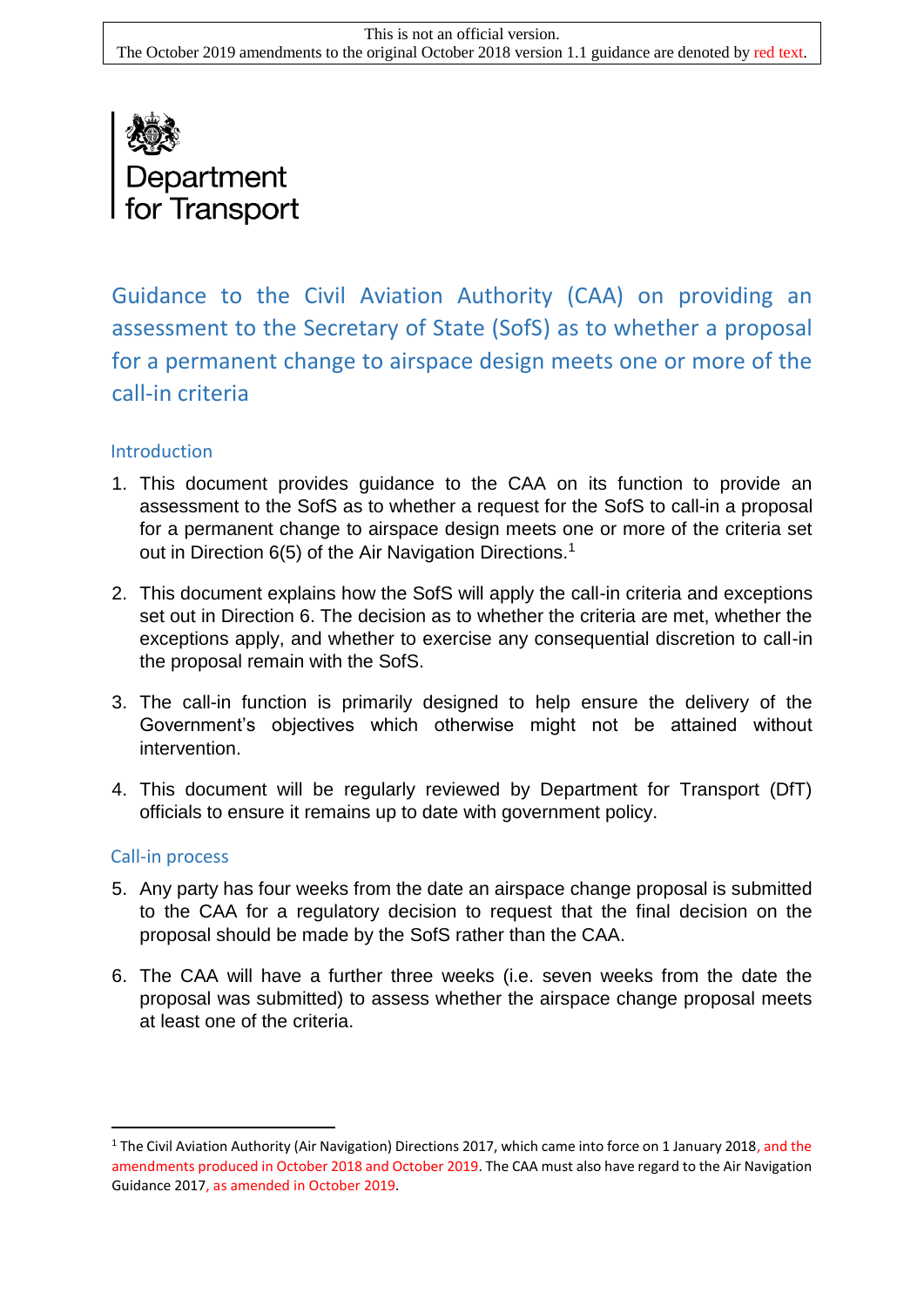- 7. The CAA will then send to DfT officials the airspace change proposal that one or more third parties has requested to be called-in, together with the CAA's assessment as to whether at least one of the call-in criteria is met. The SofS can use this assessment to inform the final decision on whether the proposal is to be called in.
- 8. The CAA should alert DfT officials on all of the following occasions:
	- I. **when it has received an airspace change proposal submitted by a sponsor** – within seven working days of the date the proposal was submitted via an automatic notification to the DfT from the CAA's online airspace change portal;
	- II. **when it has received a request to call-in a given airspace change proposal** – within seven working days for the first request, with a list of all subsequent requests made within the call-in timeframe to be provided alongside the CAA's assessment against the call-in criteria of that proposal;
- III. **when the CAA has made its assessment against the call-in criteria of a proposal that is the subject of a call-in request** – advising the DfT of the conclusions of that assessment within seven weeks of the date the proposal was submitted.

### Guidance to the CAA on the assessment it should provide to the SofS

9. This document provides guidance to assist the CAA in assessing whether an airspace change proposal meets the call-in criteria. In its assessment, the CAA will set out its view as to whether the proposal meets one or more of the following four criteria.

#### Call-in criterion (a) – Strategic national importance

- 10.The proposal would be of strategic national importance if it supports or conflicts with the delivery of national policy to the extent that the approval or rejection of the proposal will impact the **overall** delivery of one or more of the following government policies only:
- I. **an Airports National Policy Statement (NPS)**, for example, if the CAA considers that a proposed airspace change could prevent the successful delivery of on-going or future airspace changes that could increase future capacity as agreed in that NPS;
- II. **maintaining UK national security**, for example, a proposal that the CAA has been advised by the Ministry of Defence or another government department might have a national security impact on the operations of a site of critical national infrastructure, such as a nuclear installation or prison;
- III. **the UK's Industrial Strategy as it relates to space ports,** but only where a proposal establishes the airspace needed for operations from the first space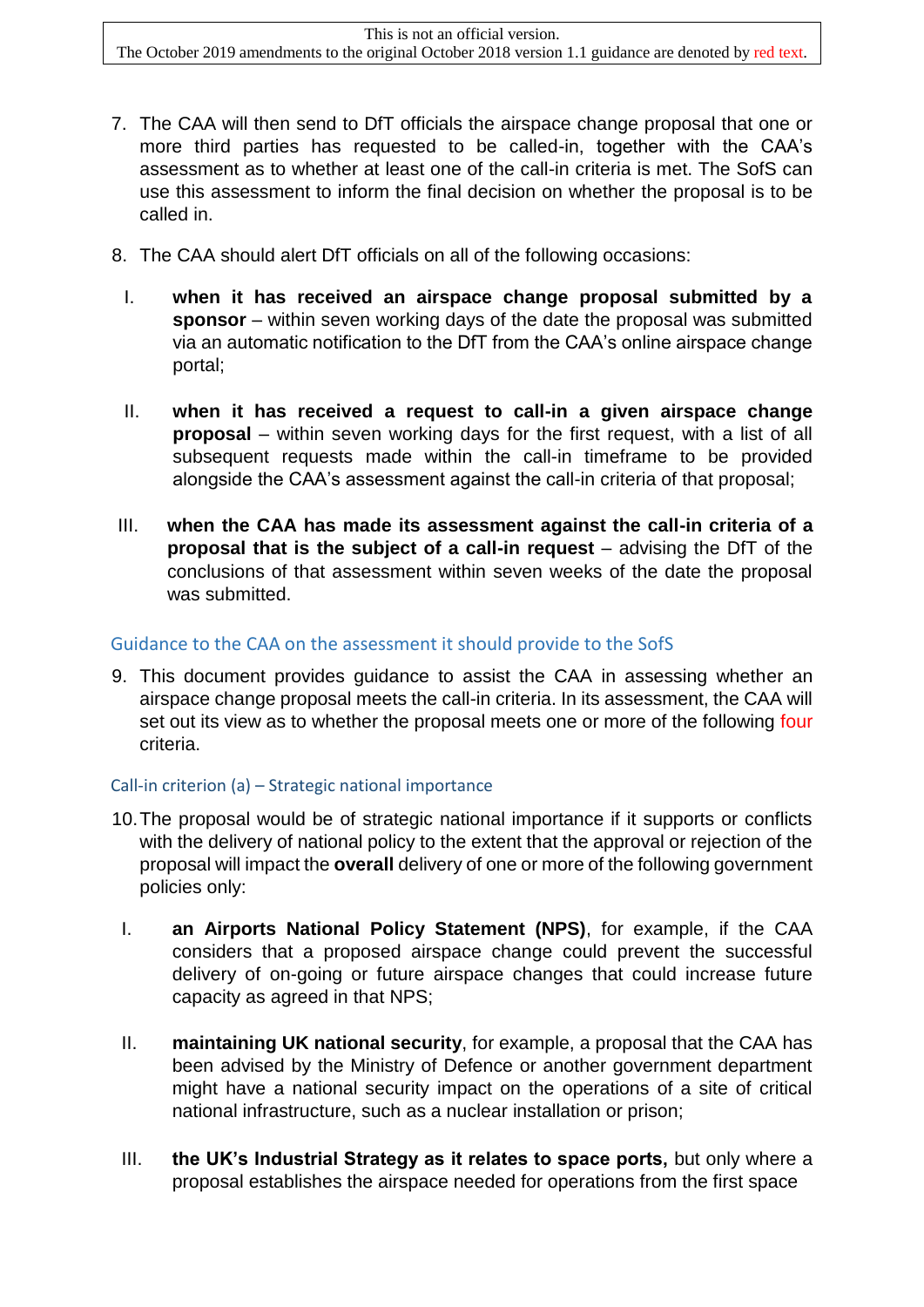ports designed for sub-orbital use and vertical launchers, and which therefore sets the precedent for future design and airspace change decisions;

- IV. **airspace zones specifically linked to the UK policy on the safe use of drones in the UK,** but only in respect of the first proposal to establish the airspace needed for the use of drones commercially (i.e. excluding testing) and which therefore sets the precedent for future design and airspace change decisions.
- 11.The DfT will notify the CAA at the point it no longer needs to take one or more of the bullet points in paragraph 10 into account.

Call-in criterion (b) – Could have a significant impact (positive or negative) on the economic growth of the United Kingdom

12.A proposal would have such an impact if it were directly linked to a plan to increase capacity at an airport or airports by more than 10 million passengers a year.<sup>2</sup> This is the passenger threshold used for an airport to be classed as a Nationally Significant Infrastructure Project.

Call-in criterion (c) – Could both lead to a change in noise distribution resulting in a 10,000 net increase in the number of people subjected to a noise level of at least 54 dB LAeq 16hr and have an identified adverse impact on health and quality of life

- 13.To enable this criterion to be assessed, the CAA must ensure that a sponsor submitting any airspace change proposal to the CAA for a decision includes either (a) an assessment of whether the 54 dB LAeq 16hr test set out in criterion c is met, based on satisfactory noise modelling, or (b) where agreed with the CAA, other satisfactory evidence demonstrating that the anticipated change in noise impacts will not meet this criterion.
- 14.The Air Navigation Guidance 2017 (section 6.7) states that "the CAA must require that the sponsor assesses whether the anticipated noise impact of its proposals will meet the relevant call-in criterion and provide that assessment to the SofS to enable the expected noise impact to be checked and determined by the SofS." This assessment must be made for all proposals submitted to the CAA for decision after 1 January 2018,<sup>3</sup> including those that are being considered under CAP 725 and against the Air Navigation Guidance 2014.
- 15. This criterion<sup>3</sup> concerns proposals that have both "a change in noise distribution …**and**….an identified adverse impact on health and quality of life". For the purposes of this assessment, the CAA should consider whether any proposal leading to the specified change in noise distribution in criterion (c) will consequently have "an identified adverse impact on health and quality of life" and therefore will meet this criterion.

1

<sup>&</sup>lt;sup>2</sup> This will only apply where the SofS has not already reviewed the change through a planning procedure, as per exception  $II(a)$ <sup>3</sup> Direction  $6(6)(d)$ 

<sup>&</sup>lt;sup>3</sup> Direction 6(5)(c)